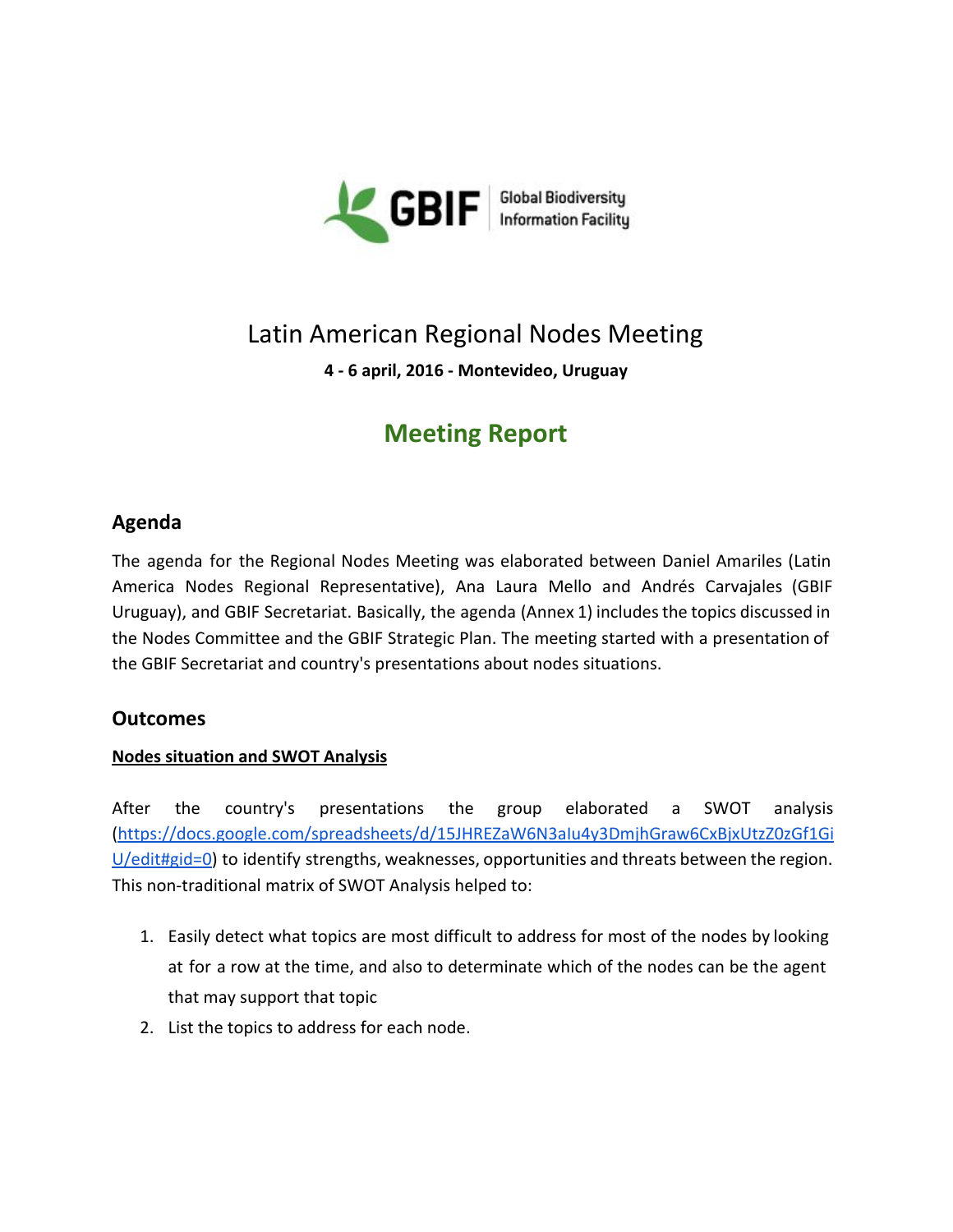The general concerns of the nodes in Latin America that were detected from the matrix are mainly:

● Data portals, the discussión of the second day will clear the path for those nodes

- The staff turnover issues are not easily to address, but promoting biodiversity informatics curriculums into the academy will definitely support the hiring of professional with good training and it will reduce the learning curve that hasto assume the nodes staff.
- $\bullet$  The lack funding is a natural threat for all the nodes, what means that applying for calls that funds projects related to the work plan may be convenient.
- Automated data quality check is a desire for all the nodes.The region will like to run a project that can speed up an implementation to address this issue.
- Gap analysis is also a common concern, the review of the draft "Best Practice Guide for Data Gap Analysis for biodiversity stakeholders" is a common task for the nodes in order to establish a process that consider the guidelines presented there.

Other concerns during the sessions:

Cuba needs technical support in order to have the registration credentials for the organization to publish data in the IPT. The way in which this registration request is made was mentioned, also the possibility to be endorsed by the Nodes Committee.

It is noted that in Latin America we still needed the make efforts for collection digitization. There are a big source of data that is not available.

Strategies to give incentives for publishing without using to the model of "buying a records" is need. *Data papers* is not a wide used model to achieve that and of course it was recommended.

Even if there are few example of datasets coming from the private sector, it is well know that is a group that are not very willing to make their data as an open access resource.

Establish a regional helpdesk, starting by publishing in the regional web page the experts of each country that can provide support to specific topics.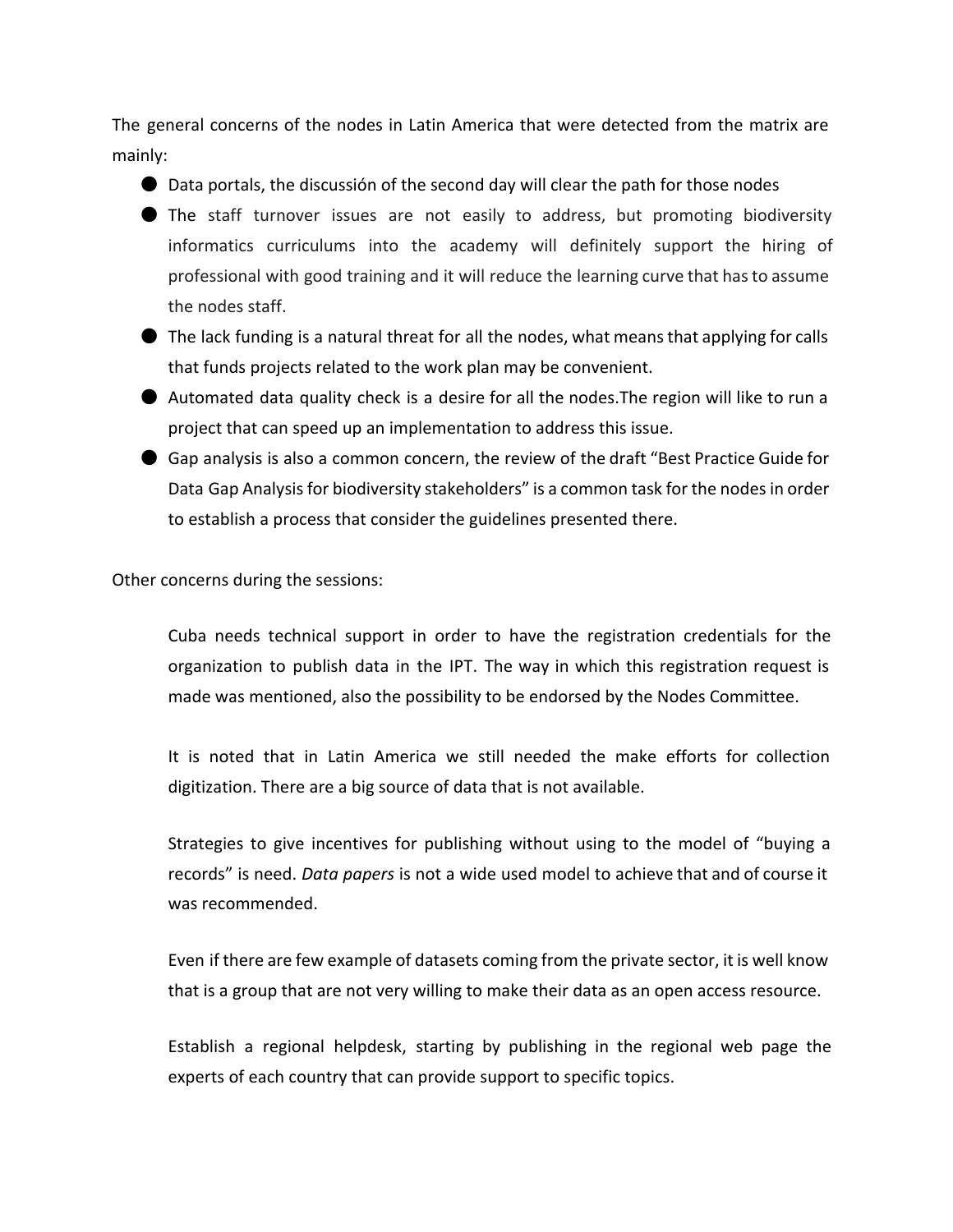#### **Topics from Nodes Committee and GBIF Strategic Plan 2017-2021**

Manuel Vargas presented the Nodes Committee topics and prioritiesfor the Strategic Plan. The objective of this presentation was to guide the posterior discussion of each topic in particular.

#### **1 Digitization and repatriation**

The countries discuss their plans for promoting and supporting the biological collections digitization. All participant agreed in conducting a regional consultation to know and evaluated the condition of the collections and their needs to systematize and digitization. This consultation will be in the context of the Task force on bio-collections data. The consultation will help us to:

- Recognize the state of collections and digitization
- Identify priorities for the region
- Feedback to GBIF

¿Se puede financiar las colecciones para los procesos de sistematización y digitalización? Se propone continuar con la financiación estos procesos para aumentar la disponibilidad de estos datos.

Explorar la opción de financiamiento por parte del sector privado

- Disminución de impuestos
- Programa adopta tu logo, en donde las empresas pueden financiar programas que apoyen la digitalización de especies.
- Vender los nombres de científicos de las especies a celebridades y marcas interesadas en financiar las colecciones con el fin de promover la conservación.

#### **2 Nodes Data Portals**

The objective of this session was to explore the current state of the nodes data portals, which are open source within and outside the region, which nodes are developing data portals, and which nodes are interested in adopting a portal.

There are several situations between the region. Argentina and Costa Rica are developing theirs data portal based on ALA although is more complex than other IT developments. Both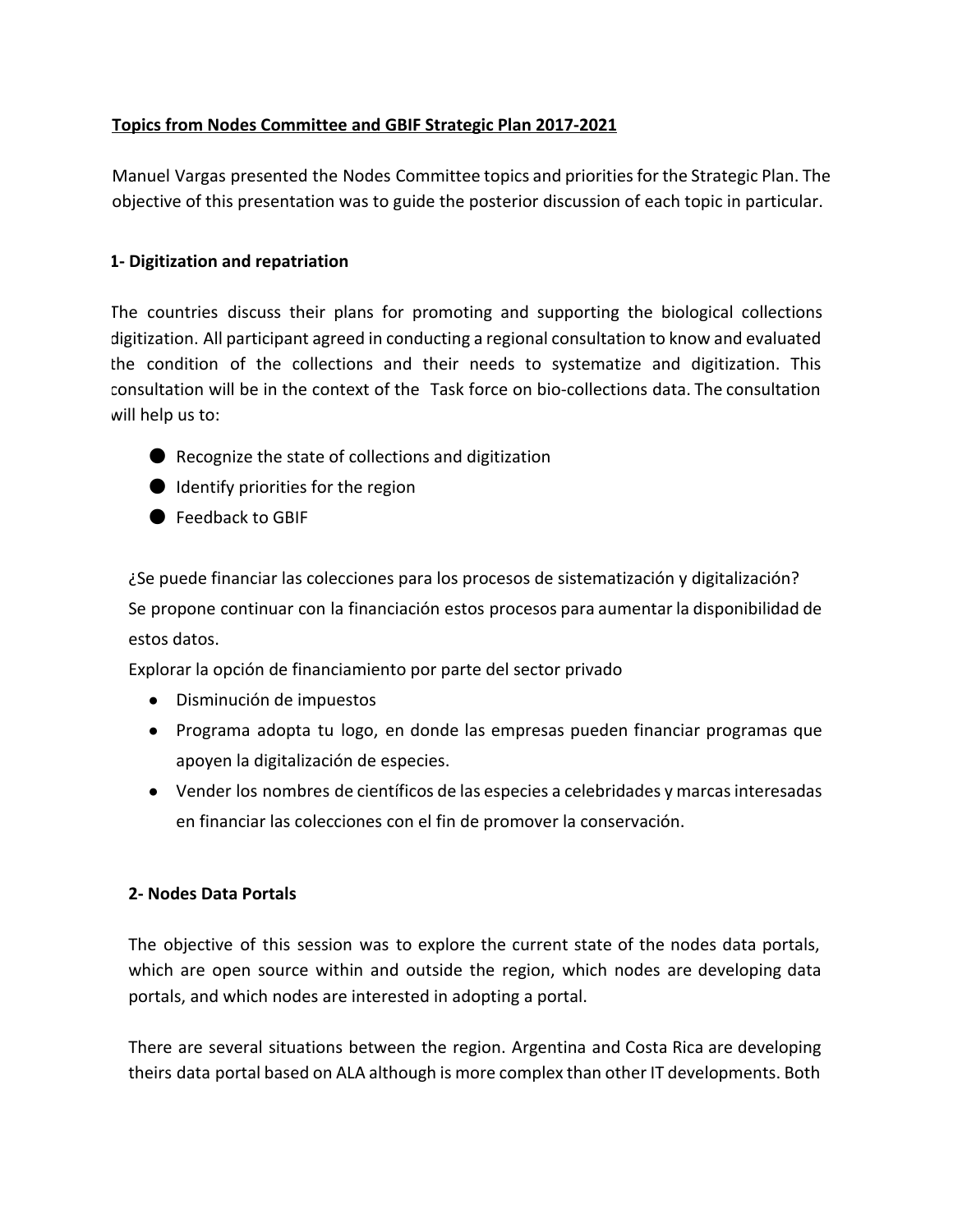countries offered technical cooperation. Work will continue for exploring and moving forward the implementation of geographic module.

Uruguay and Brazil bases the development of its data portal in Canadensys IT, but Uruguay still has infraestructures weaknesses. Brazil also used ALA code to resolve specific needs. Chile and Mexico have their own data portal development. Chile is looking forward a fast interface to administrate datasets. They are also interested in explore Canadensys IT. Cuba, Perú, and Ecuador have none data portal developments but they are interested in compare both ALA and Candensys to decide which IT is better for their needs and capacities.

The participants agreed on producing a comparison chart to evaluate the advantages and disadvantages of each development, considering its quality attributes, thematic attributes (priority areas: genetic resources, ecosystems), and known problems.

#### **3 Linking users with science interface decision making**

Ana Laura Mello presented the IPBES platform which aims to strengthen scientific-policy interface between biodiversity and ecosystem services for the conservation and sustainable use of biodiversity, the welfare of human beings long term and sustainable development. One highlighted aspect was the lack of information for the Latin America region to perform the platform's products.

#### **4 Curriculum Biodiversity & Informatics**

Nowadays, the capacities in biodiversity and informatics has developed as a result of the relationships between biodiversity and IT experts. There are not sufficient professionals in the area for attending to meet the demand, but also its recognized that employment in biodiversity and informatics is low.

Costa Rica: To share the contents of the courses that has been developed within the region or the advances of them. It is recommended to follow the discussion of the related TDWG group.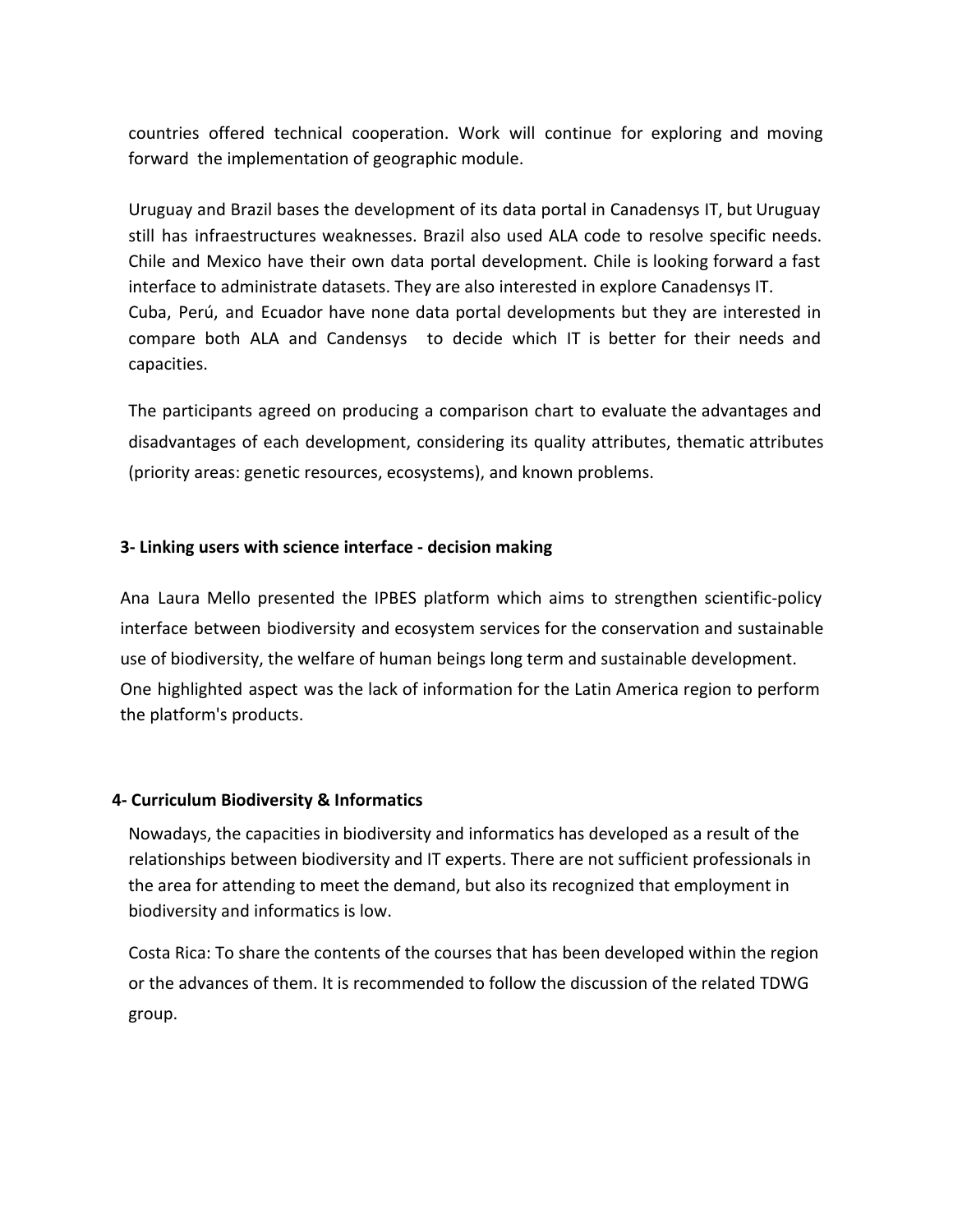The participants agreed on documenting the requirements to increase the labor supply in Biodiversity Informatics and sharing the experience. Also agreed on following the development of this topic in TDWG.

#### **5 Private sector and open data**

About this topic there are different experiences in the region. Some information from private sector could be taken from environmental impact studies, but the quality of this data is questionable. Uruguay is considering to develop a pilot work plan to publish through GBIF data from environmental impact studies of wind farms.

In some countries, tourism sector promotes the generation of citizen science data mainly from birds.

Colombia has a data repository obtained from collect permissions. Finally, Brazil has a collaboration programme with the National Industry Confederation for publish their data (biological and geographic) thought SIB-Br data portal, and also for identify areas to establish industries without affect priority areas for biodiversity conservation.

#### **Opportunities for funding**

Opportunities for funding, specially GBIF and CYTED calls, were presented.

The countries agreed on presenting two proposals of Concept Notes to GBIF Capacity Enhancement Call 2016

- Workshop Plinian Core in TDWG meeting
	- Leads: Colombia
	- Supports: Costa Rica
	- Participants: Argentina, Brasil, Chile, Perú, Uruguay, Ecuador, México
- Workshop Sample based data
	- Leads: Perú
	- Supports: Colombia, Costa Rica.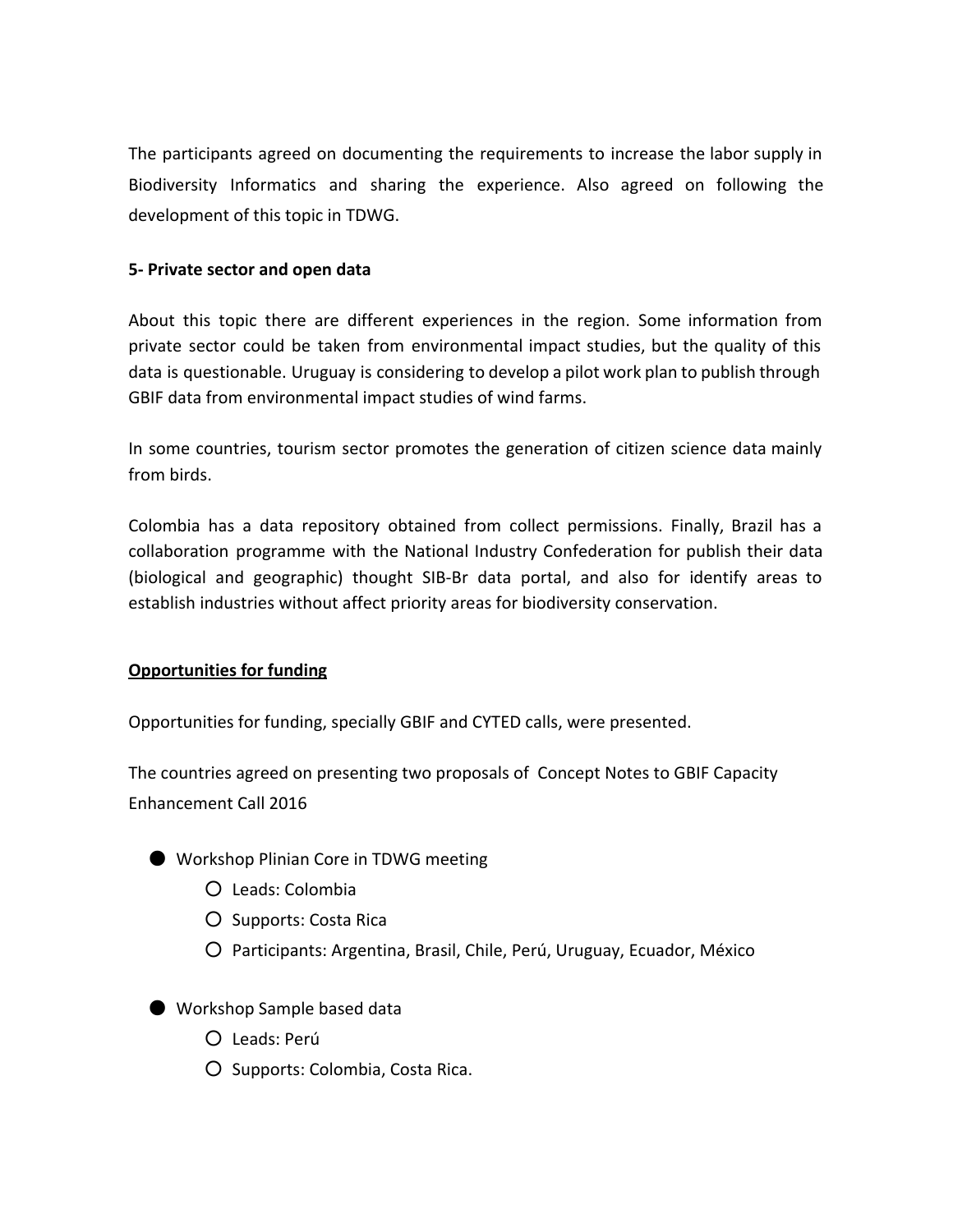#### ○ Participants: Chile, Argentina, Uruguay

Also, the region be pending on BID Call (Sep-2016), this opportunity is mainly for Cuba, but other Latin American countries could be involved.

#### **Actions for the Regional Work Programme**

On the basis of what was discuss and agreed at the sessions, the regions defines a set of actions to be undertaken in the period 2016-2018 in connection with GBIF Strategic Plan.

#### **Synthesis of tasks and commitments**

| <b>Latin America Collections condition</b> |                                                                |                                  |            |                  |
|--------------------------------------------|----------------------------------------------------------------|----------------------------------|------------|------------------|
| Responsible                                | <b>Activity</b>                                                | <b>Documentation</b>             | Date       | <b>Situation</b> |
| <b>Daniel Amariles</b>                     | Solicitar formulario consulta de<br><b>GBIF</b>                | https://goo.gl/pwp9<br><b>A7</b> | 19/04/2016 | Done             |
| All                                        | Traducir consulta y diseñar<br>formulario                      | https://goo.gl/QnkH<br><b>ZN</b> | 02/05/2016 | <b>Pendent</b>   |
| All                                        | Distribuir y recibir respuestas                                |                                  | 07/06/2016 | <b>Pendent</b>   |
| <b>Daniel Amariles</b>                     | <b>Consolidar respuestas</b>                                   |                                  | 10/06/2016 | <b>Pendent</b>   |
| <b>Digitization and repatriation</b>       |                                                                |                                  |            |                  |
| Responsible                                | <b>Activity</b>                                                | <b>Documentation</b>             | Date       | <b>Situation</b> |
| <b>Jose Carrasco</b>                       | Conectar con IDIGBIO para<br>digitalización y repatriación     |                                  |            | <b>Pendent</b>   |
| <b>Daniel Amariles</b>                     | Solicitar a GBIF facilitar la<br>descarga de datos a repatriar |                                  | 26/05/2016 | Done             |
| <b>Nodes data portals</b>                  |                                                                |                                  |            |                  |
| Responsible                                | <b>Activity</b>                                                | <b>Documentation</b>             | Date       | <b>Situation</b> |
| <b>Manuel Vargas</b>                       | Compartir documentos de<br>evaluación de portales de 2013      |                                  | 28/04/2016 | Done             |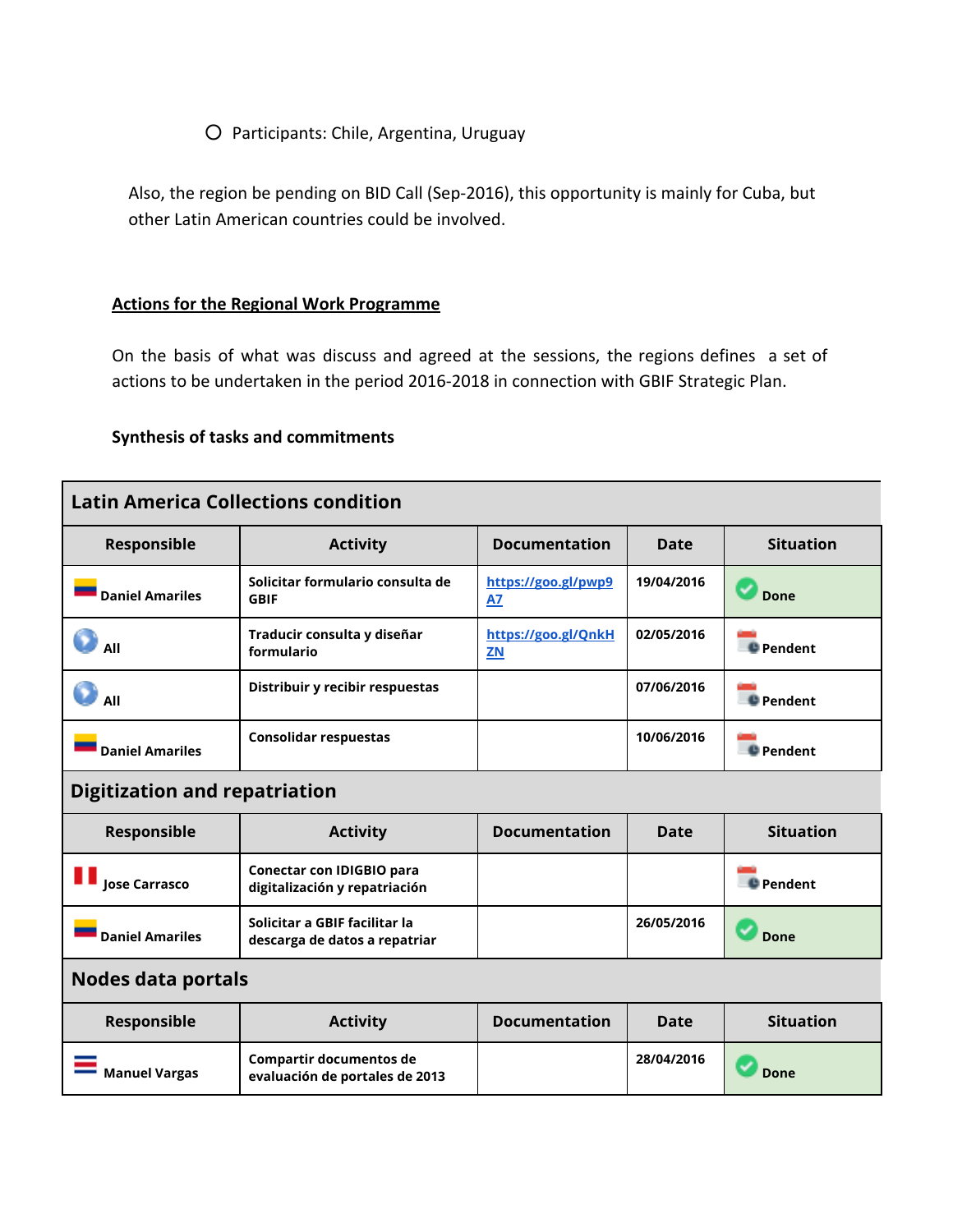| <b>Private Sector</b>                                   |                                                                                   |                                                |            |                  |
|---------------------------------------------------------|-----------------------------------------------------------------------------------|------------------------------------------------|------------|------------------|
| Responsable                                             | <b>Actividad</b>                                                                  | Documentación                                  | Fecha      | <b>Estado</b>    |
| All                                                     | <b>Revisar "Workshop Data from</b><br><b>Environmental Impact</b><br>Assessments" | http://goo.gl/rdaV9<br>$\overline{\mathbf{o}}$ |            | <b>D</b> Pendent |
| <b>Rafael Fonseca</b>                                   | Compartir experiencia con el<br>sector privado al GBIF Task Group                 |                                                |            | <b>D</b> Pendent |
| <b>Biodiversity Informatics Curriculum and Training</b> |                                                                                   |                                                |            |                  |
| Responsible                                             | <b>Activity</b>                                                                   | <b>Documentation</b>                           | Date       | <b>Situation</b> |
| <b>Daniel Amariles</b>                                  | Contactar al GBIF task group de<br>este tema                                      |                                                | 19/04/2016 | Done             |
| All                                                     | Contribuir con el modelo de<br>referencia en "Bl"                                 |                                                |            | <b>Pendent</b>   |
| <b>Daniel Amariles</b>                                  | Aplicar a la convocatoria de GBIF<br>para Taller pre-TDWG de Plinian              |                                                | 11/04/2016 | <b>Done</b>      |
| <b>Jose Carrasco</b>                                    | Aplicar a la convocatoria de GBIF<br>para Taller Event-core                       |                                                | 11/04/2016 | Done             |

### **MEETING EVALUATION**

| <b>Topic</b>                                                                  | <b>SCORE</b> (from<br>1 to 5) |
|-------------------------------------------------------------------------------|-------------------------------|
| Personal willingness to contribute to discussions                             | 5                             |
| Willingness to contribute to group discussions                                | 5                             |
| Personal Preparation for the meeting                                          | 4.3                           |
| Guidelines for the preparation of the contents of the meeting                 | 4.2                           |
| Personal willingness to take into account the interests of other participants | 4.8                           |
| Willingness of the group to take into account their interests                 | 4.8                           |
| Role played by the facilitator                                                | 4.8                           |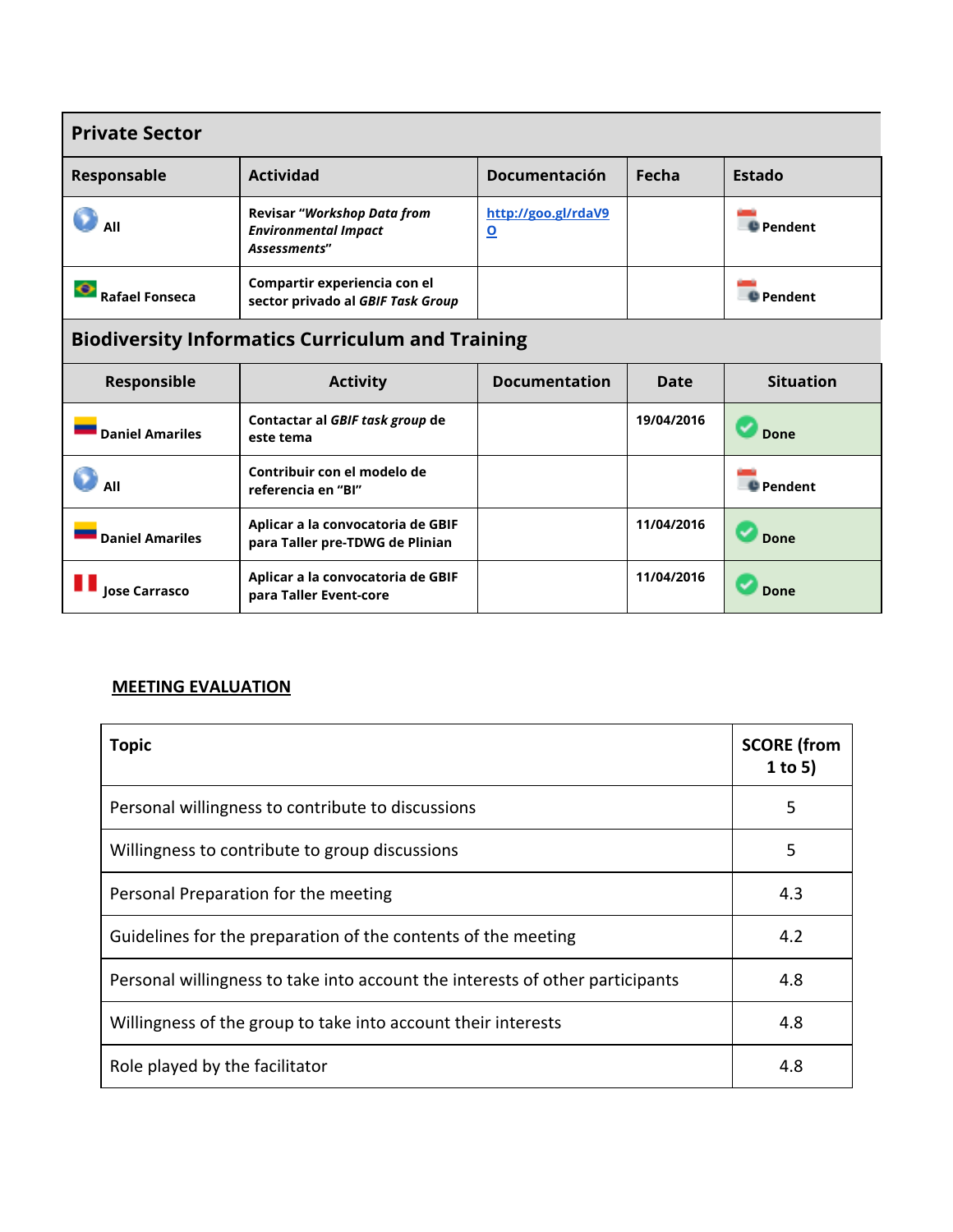| How the working sessions were conducted           | 4.8 |
|---------------------------------------------------|-----|
| Satisfaction with the main results of the meeting | 4.7 |
| Willingness to collaborative work in the future   |     |

#### **SPECIFIC COMMENTS**

● Do you think that should be taken into account other topics?

Participants agree that the topics of the meeting agenda were sufficient taking into account the time framework.



● What other preparation activities should have been developed in the prior?

Some participants considered that preparation activities could have included more inputs for a technical discussions.



Participants agree that SWOT analysis was very useful for learning about the situation of each country, identifying topics for future collaboration and guiding the rest of the regional meeting. ,

● Digitization and repatriation

Some participants think that it would have been helpful to discuss more in detail the repatriation process.



This session allowed to known about the situation of other countries and discuss advantages and disadvantages of each data portal system. Some participants think that more discussion in necessary in this topic (leveling information and future collaboration).



● Linking users with science interface - decision making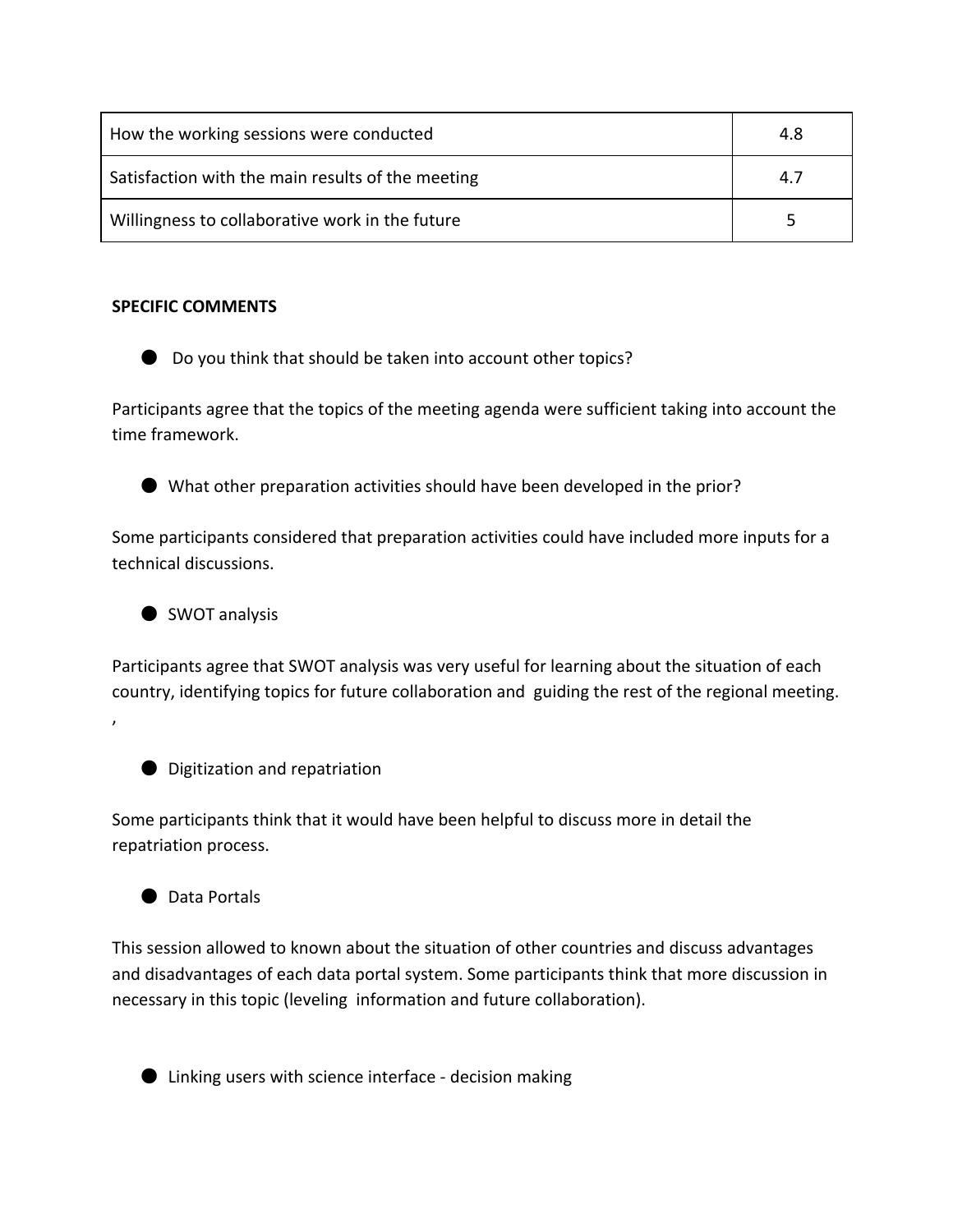This session was informative. It is necessary more entailment with decision making sector.

● Curriculum Biodiversity & Informatics

We have to discuss how to increase the market demand for this kind of professionals. The session was interesting and important, maybe the strategy is to build capacity between biologists or develop short courses for IT professionals.

● Private sector and open data

This topic do not have too much impact in the short term. It is important but depends on governmental politics. We need to discuss this topic more in detail, it is an interesting work area to develop.

● Opportunities for funding

This is a very important topic. We have to be creative.

#### **Meeting arrangements**

|                               | <b>SCORE</b> (from 1<br>to $5)$ |
|-------------------------------|---------------------------------|
| <b>Meeting venue</b>          | 4.5                             |
| <b>Agenda implementation</b>  | 4.8                             |
| <b>Food and coffee breaks</b> | 4.6                             |
| <b>Accommodation</b>          | 4.8                             |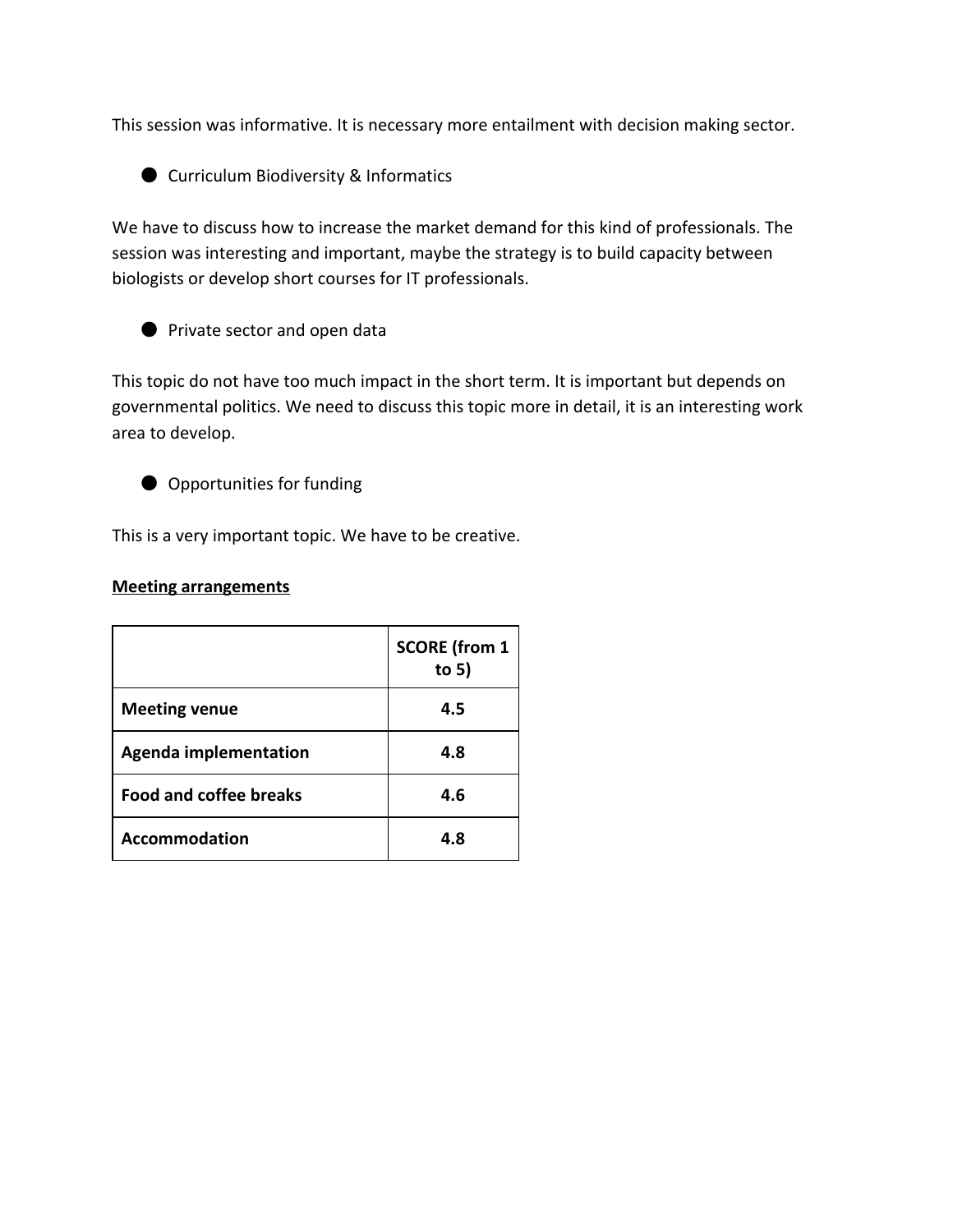#### **FINANCIAL REPORT OF THE MEETING**

Costs incurred during the meeting agreed to the provisions of the agreement between the GBIF Secretariat and the National Directorate of Environment of Uruguay.

#### **Funds for the Regional Nodes Meeting organization**

| <b>Budget line</b>                                                                                                           | <b>Budget funds from GBIF</b><br>(EUR) |
|------------------------------------------------------------------------------------------------------------------------------|----------------------------------------|
| International travel (air tickets for delegates from Argentina,<br>Brazil*, Chile, Colombia, Costa Rica, México, and Perú)   | 5084                                   |
| Local travel (airport - hotel transportation for delegates from<br>Argentina, Chile, Colombia, Costa Rica, México, and Perú) | 248                                    |
| Accommodation (hotel rooms for delegates from Argentina, Chile,<br>Colombia, Costa Rica, México, and Perú)                   | 1445                                   |
| <b>Meeting logistics</b>                                                                                                     |                                        |
| o Venue (meeting room)                                                                                                       | 426                                    |
| o Meals and refreshments (lunch, dinner, and coffee break)                                                                   | 1279                                   |
| o Local transportation                                                                                                       |                                        |
| <b>Meeting materials</b>                                                                                                     |                                        |
|                                                                                                                              |                                        |
| <b>Total funds</b>                                                                                                           | 8482                                   |

\* At last moment Brazil Node Manager can not attend the meeting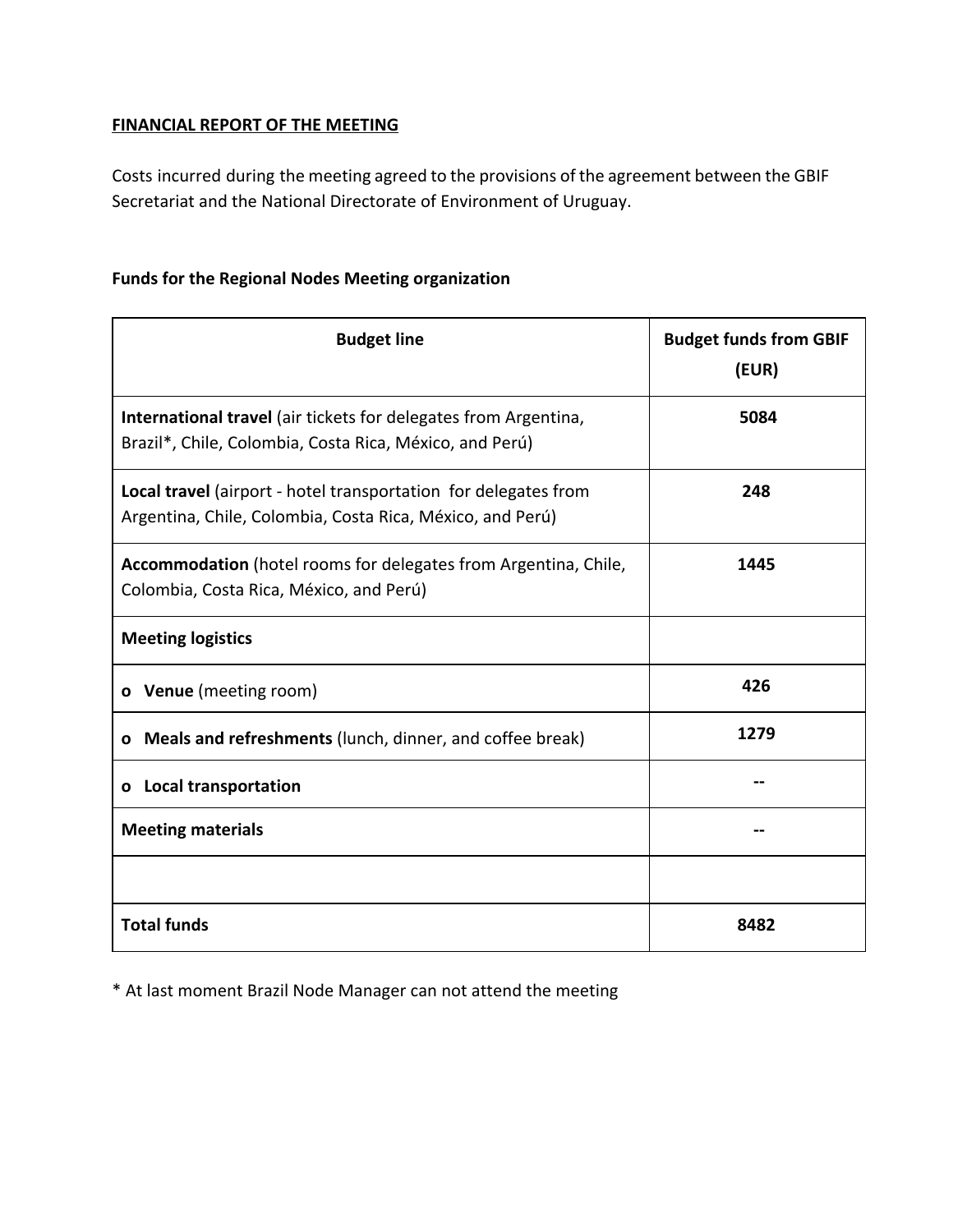### **Funds for the participation of Cuba and Ecuador**

| <b>Budget line</b>                                              | Cuba (EUR) | <b>Ecuador (EUR)</b> |
|-----------------------------------------------------------------|------------|----------------------|
| International travel (air ticket)                               | 1161       | 1024                 |
| Local travel (airport - hotel transportation)                   | 49         | 36                   |
| <b>Accommodation</b> (hotel room)                               | 301        | 241                  |
| <b>Meals and refreshments</b> (lunch, dinner, and coffee break) | 129        | 109                  |
| <b>Other</b> (hotel room during trip)                           |            | 120                  |
| <b>Total funds</b>                                              | 1620       | 1530                 |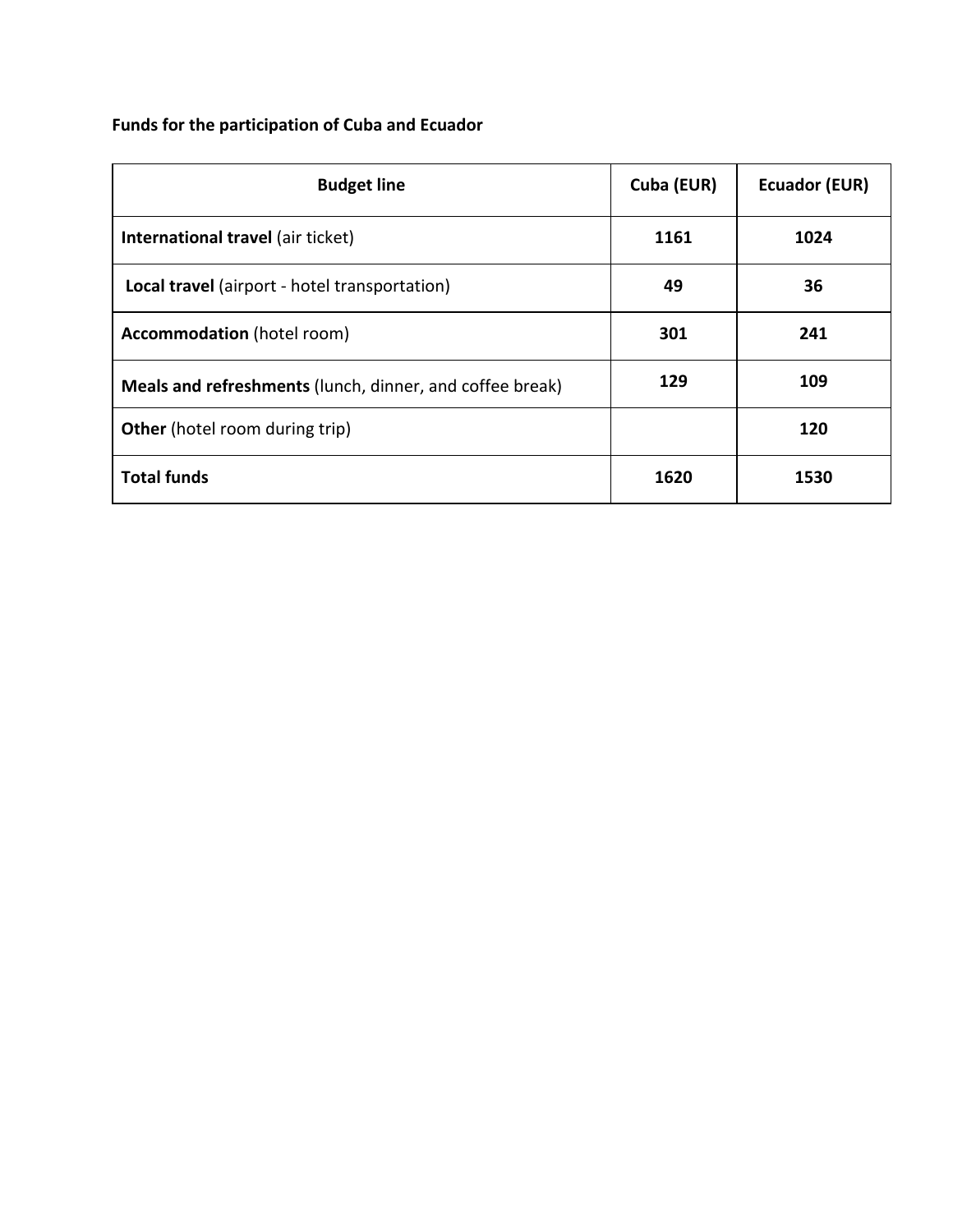#### **LIST OF PARTICIPANTS**

| Participant   | <b>Name</b>                | Role / position              | Email                           | <b>Membership</b><br>status             |
|---------------|----------------------------|------------------------------|---------------------------------|-----------------------------------------|
| Argentina     | Anabela Plos               | Node manager                 | plos@macn.gov.ar                | <b>Voting Participant</b>               |
| Chile         | <b>Charif Tala</b>         | Node manager                 | ctala@mma.gob.cl                | <b>Voting Participant</b>               |
| Colombia      | <b>Daniel Amariles</b>     | Node manager                 | damariles@humboldt.org.co       | <b>Voting Participant</b>               |
| Costa Rica    | <b>Manuel Vargas</b>       | Node manager                 | mvargas@inbio.ac.cr             | <b>Voting Participant</b>               |
| Mexico        | Patricia Rivera<br>Ramos   | Node manager                 | patricia.ramos@conabio.gob.mx   | <b>Voting Participant</b>               |
| Peru          | Jose Carrasco              | Node team                    | jcarrasco@minam.gob.pe          | <b>Voting Participant</b>               |
| Uruguay       | Javier Alfredo<br>González | Node manager                 | jagonz@internet.com.uy          | <b>Voting Participant</b>               |
| Uruguay       | Ana Laura Mello            | Additional<br>delegate       | ana.mello@mvotma.gub.uy         | <b>Voting Participant</b>               |
| Uruguay       | Andrés<br>Carvajales       | <b>GBIF Uruguay</b><br>Staff | andres.carvajales@mvotma.gub.uy | <b>Voting Participant</b>               |
| <b>Brazil</b> | Rafael Fonseca             |                              | rfonseca@sibbr.gov.br           | <b>Associate Country</b><br>Participant |
| Cuba          | Francisco Cejas            |                              | cejas@ceniai.inf.cu             | Invited                                 |
| Ecuador       | Néstor Acosta              |                              | nestor.acosta@ambiente.gob.ec   | Invited                                 |

#### **LINK TO PRESENTATIONS**

<https://drive.google.com/drive/folders/0Byu7L9BF2Wx0MTdmbGEyVzhVQVk>

**This report was elaborated by Daniel Amariles and Ana Laura Mello June 2016**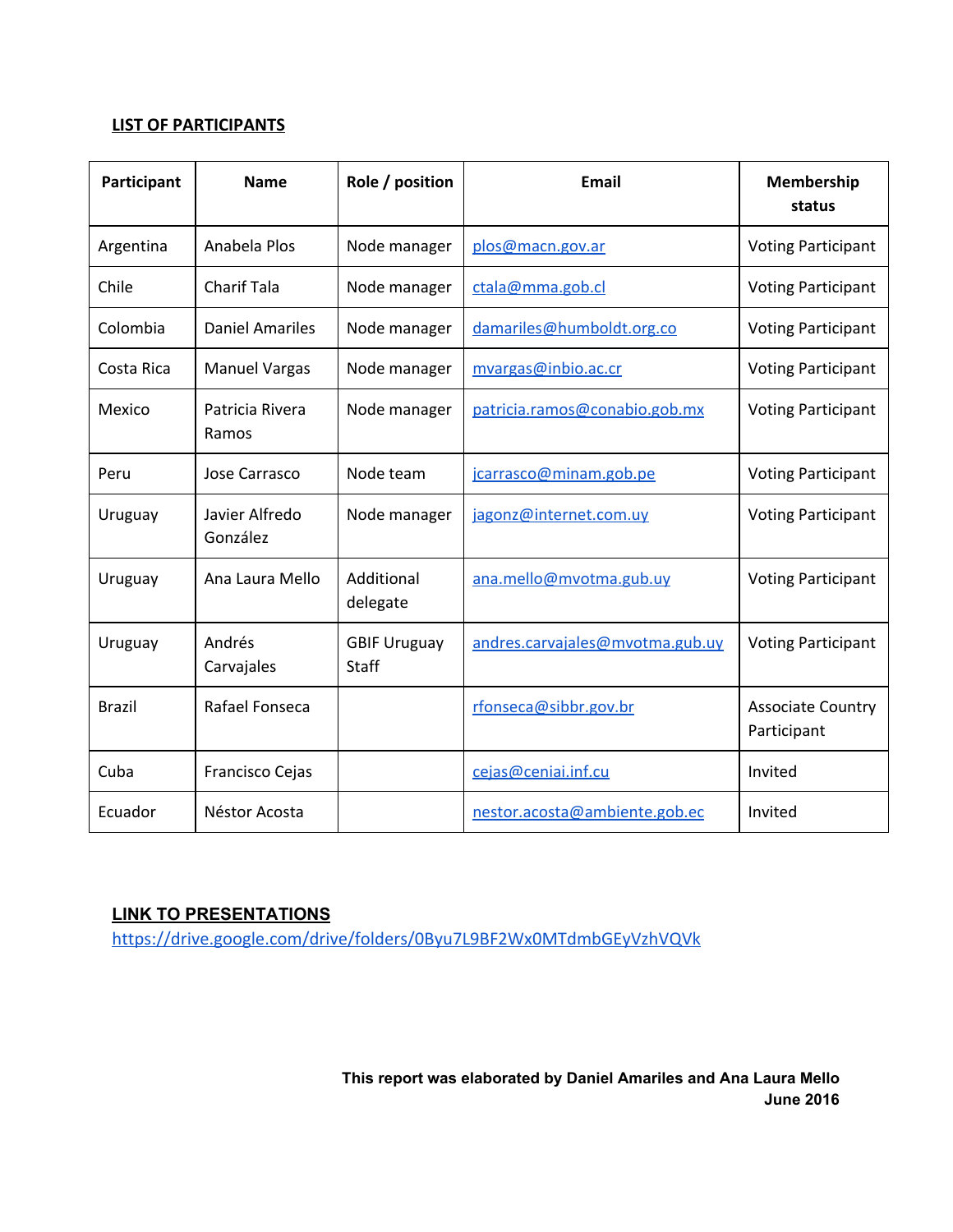**Annex 1 Meeting Agenda**



# **REUNIÓN REGIONAL DE NODOS GBIF DE AMÉRICA LATINA**

## **4 al 6 de abril 2016**

**Montevideo, Uruguay**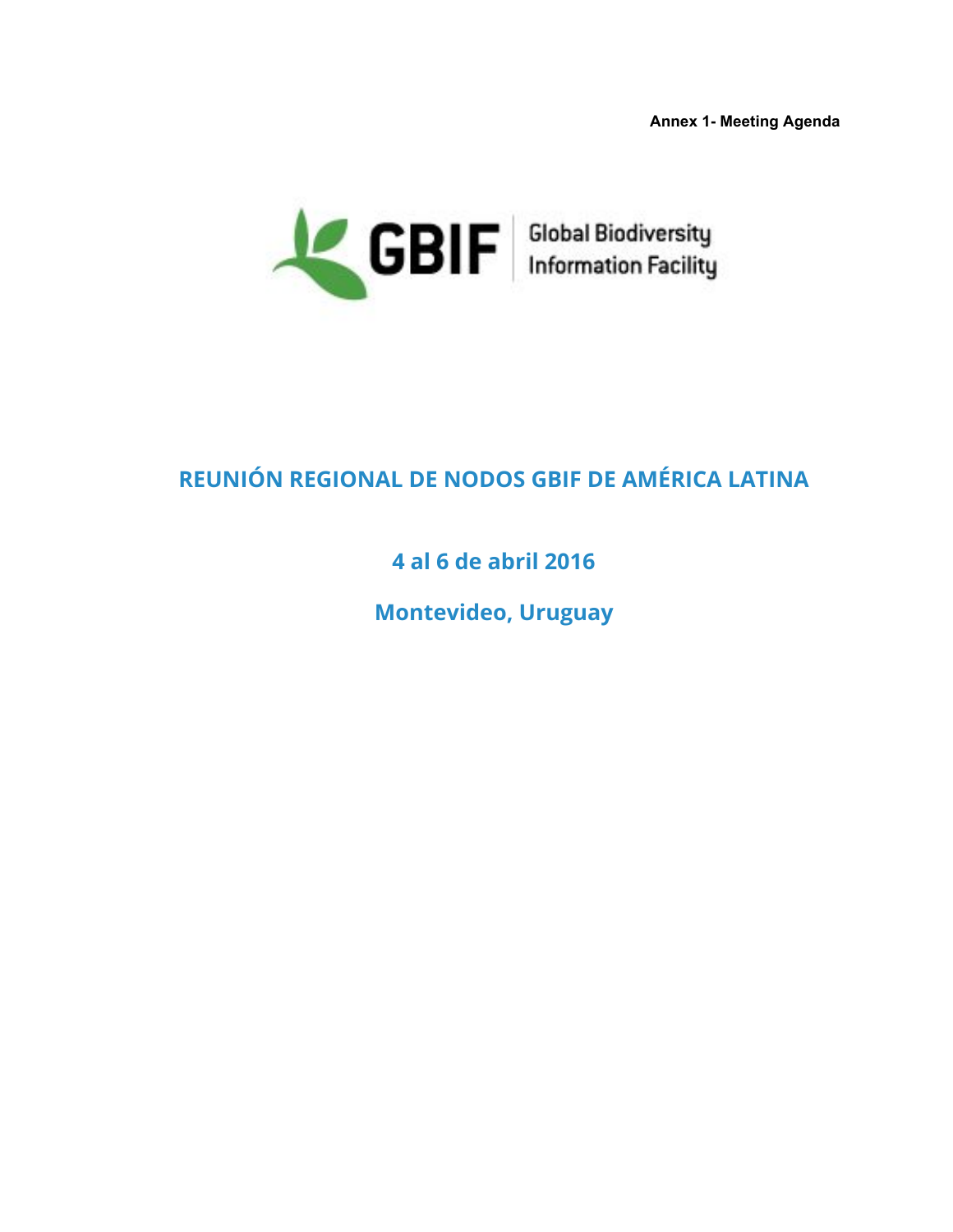### **Sitio de la Reunión y aspectos a tener en cuenta**

**El evento se realizará en la Sala Figari del Hotel Balmoral, ubicado en la Plaza Cagancha de Montevideo (Circunvalación Plaza Cagancha 1126). Está ubicado en el centro de la ciudad sobre** la principal avenida (18 de julio), y a pocas cuadras de la Ciudad Vieja, el casco antiguo de la **ciudad de Montevideo.**



**En todos los casos, se contará con un servicio de transporte que los trasladará del Aeropuerto** al Hotel y de vuelta al final de la semana. De todos modos, el Hotel está ubicado en una zona **accesible tanto por el transporte público (ómnibus y taxis) como para el particular (coches de alquiler o bicicletas).**

El check - in y el check - out son ambos a las 12:00 hs. La organización del evento cubre todos los **gastos de alojamiento y alimentación de los participantes, así como la visita al Área Protegida Quebrada de los Cuervos, prevista para el tercer día de trabajo.**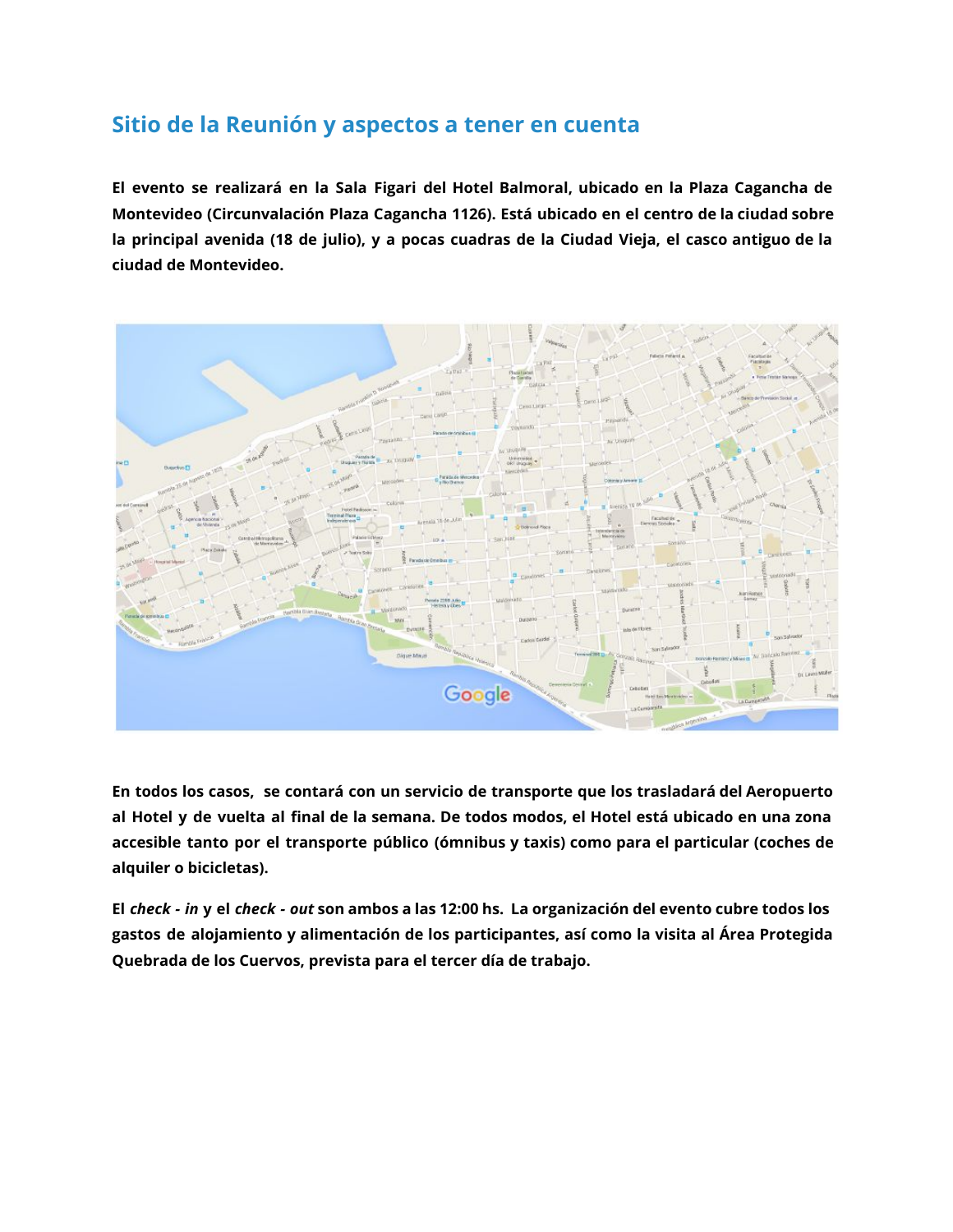### **REUNIÓN REGIONAL DE NODOS 2016**

**\_\_\_\_\_\_\_\_\_\_\_\_\_\_\_\_\_\_\_\_\_\_\_\_\_\_\_\_\_\_\_\_\_\_\_\_\_\_\_\_\_\_\_\_**

## **DÍA 1 - Lunes 4 de abril**

**Lugar: Sala Figari del Hotel Balmoral**

| <b>HORA</b> | <b>TIEMPO</b> | <b>ACTIVIDAD</b>                                                                                                                                                                                                                                                           |
|-------------|---------------|----------------------------------------------------------------------------------------------------------------------------------------------------------------------------------------------------------------------------------------------------------------------------|
| 09:00       | 30'           | <b>Bienvenida</b><br><b>GBIF Uruguay</b><br>Apertura de la reunión y bienvenida a los participantes.                                                                                                                                                                       |
| 09:30       | 30'           | <b>Introduction from GBIF Secretariat</b><br><b>Donald Hobern (virtual)</b><br>Presentation providing a progress update in the implementation of<br>the GBIF work programme.                                                                                               |
| 10:00       | 15'           | Revisión de la agenda e inicio de la reunión<br><b>Daniel Amariles</b><br>Se revisará la agenda del RNM, se hará una socialización de las actividades<br>del DQWM y los objetivos de la semana.                                                                            |
| 10:15       | 15'           | Enunciando los Tópicos del Comité de Nodos y prioridades del GBIF<br>Strategic Plan 2017-2021<br><b>Manuel Vargas</b><br>Se presentarán los tópicos y prioridades dentro de la red de GBIF con el fin<br>de orientar las discusiones de la reunión en torno a estos temas. |
| 10:30       | 30'           | Coffee break                                                                                                                                                                                                                                                               |
| 11:00       | 15'           | <b>Estado Nodo Argentina</b><br><b>Anabela Plos</b><br>15' presentación del nodo.                                                                                                                                                                                          |
| 11:15       | 15'           | <b>Estado Nodo Brasil</b><br><b>Andrea Portela</b><br>15' presentación del nodo.                                                                                                                                                                                           |
| 11:30       | 15'           | <b>Estado Nodo Chile</b><br><b>Charif Tala</b><br>15' presentación del nodo.                                                                                                                                                                                               |
| 11:45       | 15'           | Estado Nodo Costa Rica<br><b>Manuel Vargas</b>                                                                                                                                                                                                                             |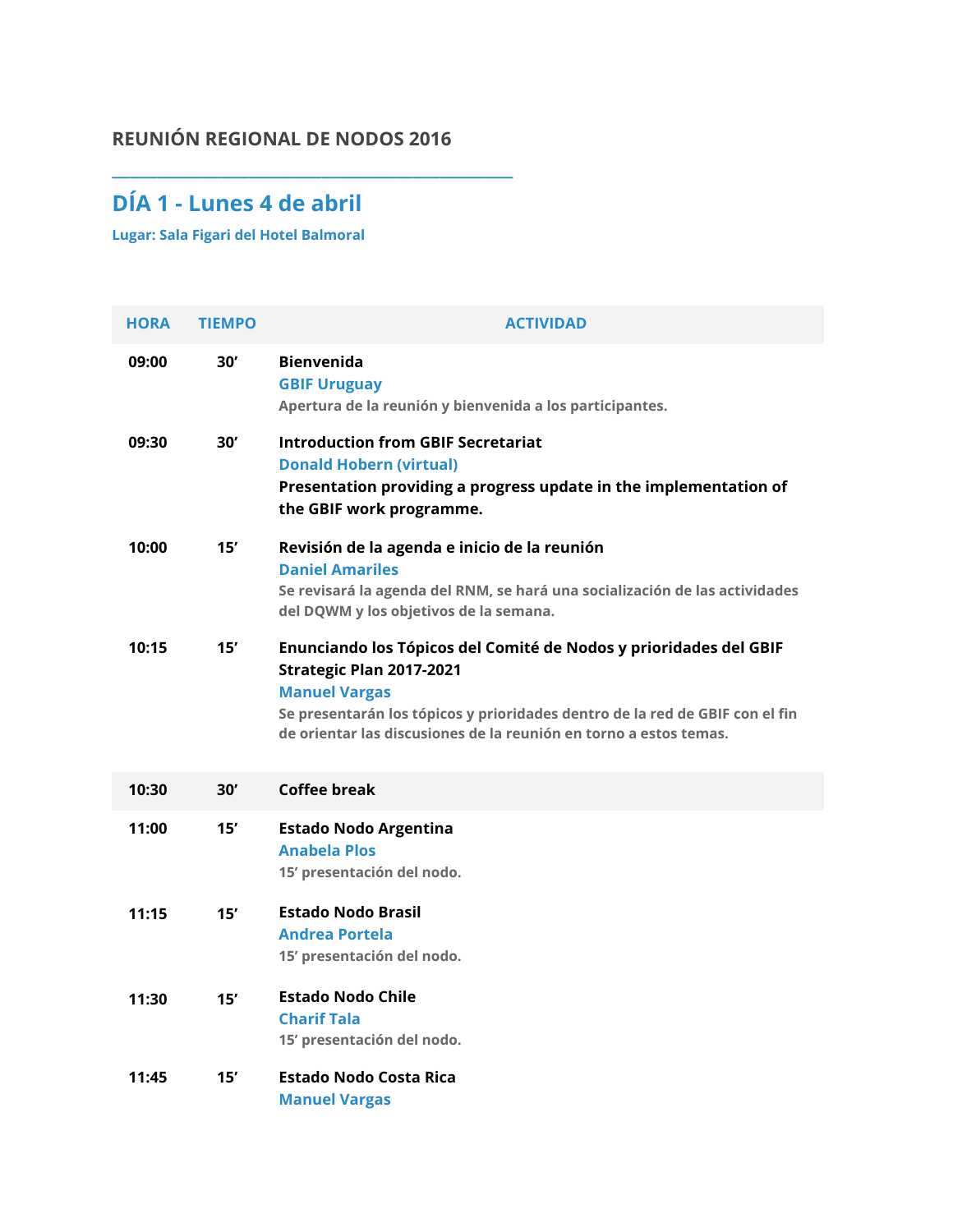**15' presentación del nodo.**

| 12:00 | 15' | <b>Estado Nodo México</b><br><b>Patricia Ramos</b><br>15' presentación del nodo.                                                                                                                                                                                                                                                        |
|-------|-----|-----------------------------------------------------------------------------------------------------------------------------------------------------------------------------------------------------------------------------------------------------------------------------------------------------------------------------------------|
| 12:15 | 15' | Estado Nodo Perú<br><b>José Carrasco</b><br>15' presentación del nodo.                                                                                                                                                                                                                                                                  |
| 12:30 | 90' | <b>Almuerzo</b>                                                                                                                                                                                                                                                                                                                         |
| 14:00 | 15' | Presentación de Ecuador<br>Néstor Acosta<br>15' presentación del nodo.                                                                                                                                                                                                                                                                  |
| 14:15 | 15' | Presentación de Cuba<br><b>Francisco Cejas</b><br>15' presentación del nodo.                                                                                                                                                                                                                                                            |
| 14:30 | 15' | Presentación de Uruguay<br><b>Javier González García</b><br>15' presentación del nodo.                                                                                                                                                                                                                                                  |
| 14:45 | 15' | <b>Estado Nodo Colombia</b><br><b>Daniel Amariles</b><br>15' presentación del nodo.                                                                                                                                                                                                                                                     |
| 15:00 | 90' | Construcción de matriz de DOFA<br><b>Daniel Amariles</b><br>Se construirá una matriz en donde se sinteticen los temas para los cuales<br>cada nodo posee las fortalezas y las perspectivas con las cuales se pueden<br>establecer oportunidades, con el fin de encontrar complementariedades y<br>proponer actividades de colaboración. |
| 16:30 | 30' | Conclusiones del día, recopilación de dudas a la Secretaría de GBIF<br><b>Daniel Amariles</b><br>Se documentarán las conclusiones y se recopilarán las dudas en el<br>documento compartido con la Secretaría de GBIF para que sean respondidas<br>en la primera sesión del siguiente día.                                               |
| 17:00 |     | Cierre del día                                                                                                                                                                                                                                                                                                                          |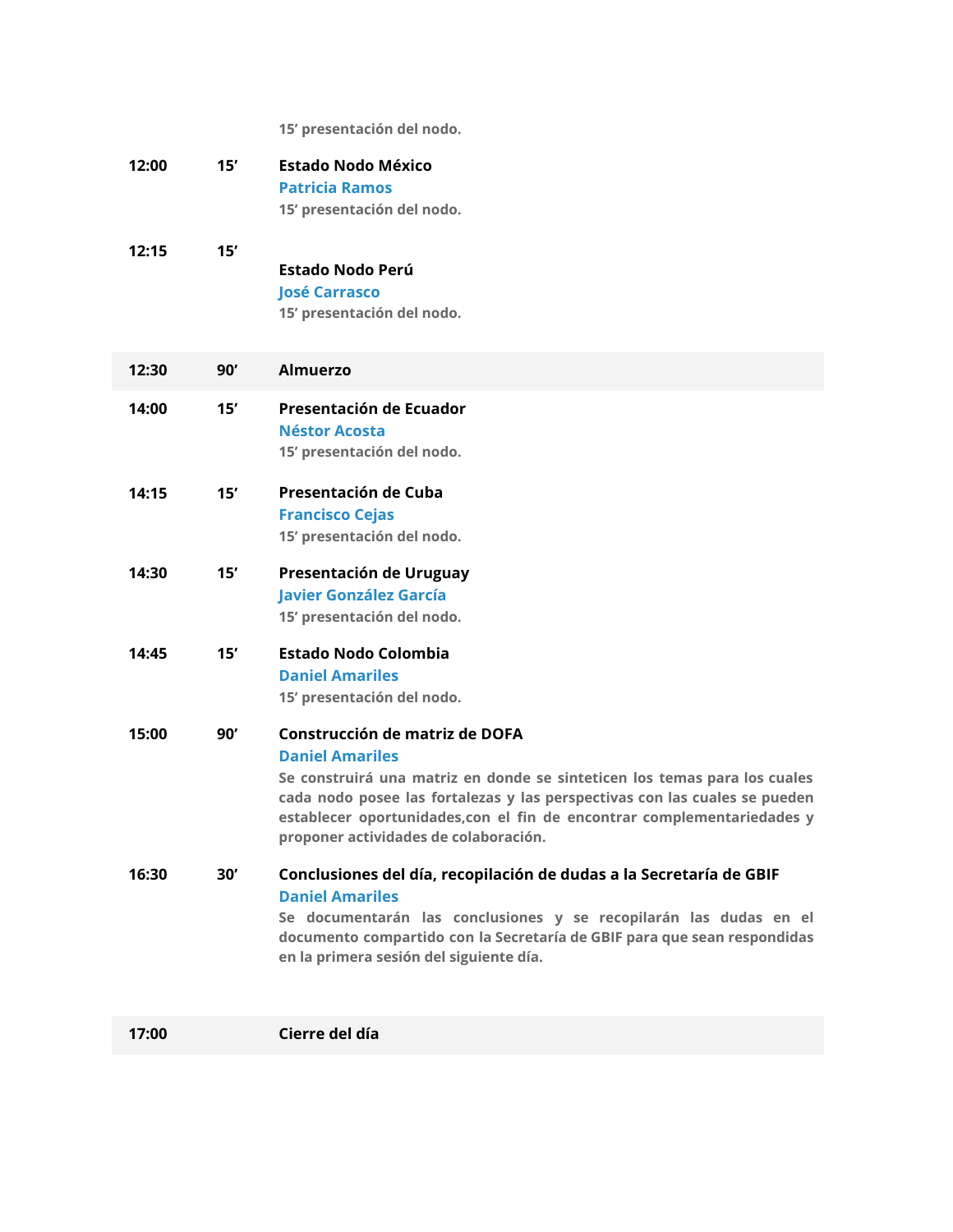# **DÍA 2 - Martes 5 de abril**

**\_\_\_\_\_\_\_\_\_\_\_\_\_\_\_\_\_\_\_\_\_\_\_\_\_\_\_\_\_\_\_\_\_\_\_\_\_\_\_\_\_\_\_\_**

**Lugar: Sala Figari del Hotel Balmoral**

| <b>HORA</b> | <b>TIEMPO</b>   | <b>ACTIVIDAD</b>                                                                                                                                                                                                                                                     |
|-------------|-----------------|----------------------------------------------------------------------------------------------------------------------------------------------------------------------------------------------------------------------------------------------------------------------|
| 09:00       | 30'             | Presentación de la Matriz DOFA y dudas a la Secretaría de GBIF<br><b>Daniel Amariles &amp; Olaf Banki (virtual)</b><br>Se presentará la Matriz DOFA construida el día anterior y todas las<br>dudas hacía GBIF en una conferencia virtual con la Secretaría de GBIF. |
| 09:30       | 30 <sup>7</sup> | Discusión de Tópicos del Comité de Nodos.<br><b>Daniel Amariles</b><br>Se marcarán los ejes de trabajo de los nodos que se integran en los<br>tópicos discutidos durante la 13ra Reunión Global de Nodos en<br>Antananarivo, Madagascar.                             |
| 10:00       | 30'             | Digitalización y repatriación<br><b>Daniel Amariles</b><br>Planes para la digitalización de las colecciones biológicas.                                                                                                                                              |
| 10:30       | 30'             | Coffee break                                                                                                                                                                                                                                                         |
| 11:00       | 45'             | <b>Portales de Nodos</b><br><b>Daniel Amariles</b><br>Explorar el estado actual de los portales de datos de los nodos, los que<br>son de código abierto dentro y fuera de la región, los que están<br>desarrollo y los nodos interesados en adoptar algún portal.    |
| 11:45       | 45'             | <b>IPBES GBIF</b><br>Ana Laura Mello<br>¿Cómo los nodos apoyan a la interfaz científico-política para la toma de<br>decisiones?                                                                                                                                      |
| 12:30       | 90"             | Almuerzo                                                                                                                                                                                                                                                             |
| 14:00       | 30'             | Curriculum en Informática de la Biodiversidad<br><b>Daniel Amariles</b><br>¿Cómo articularse con la academia para la generación de programas de<br>formación en administración y uso de datos sobre biodiversidad?                                                   |
| 14:30       | 30'             | Sector privado y datos abiertos<br><b>Daniel Amariles</b><br>Conexión sector privado y datos abiertos                                                                                                                                                                |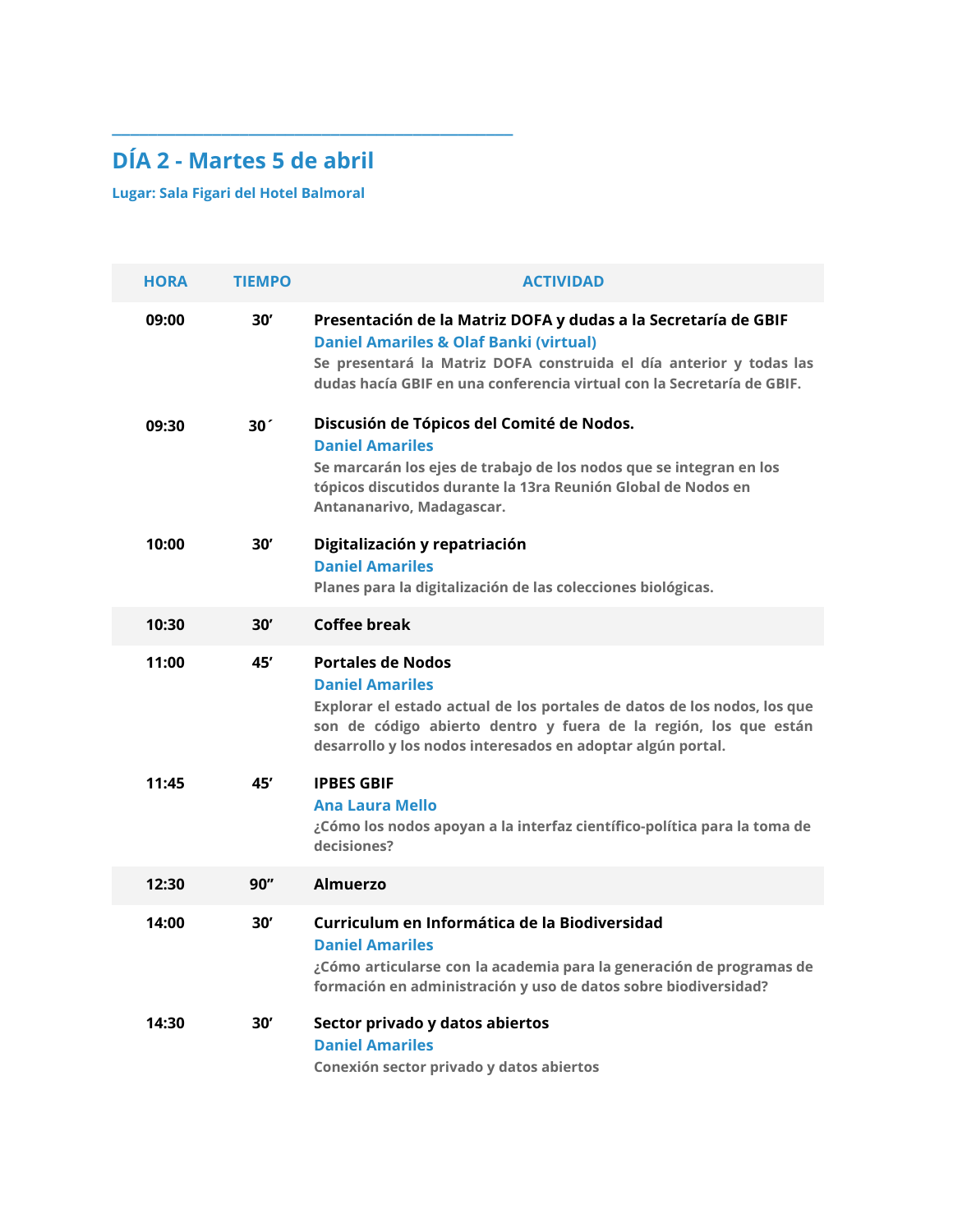| 15:00 | 30' | Propuestas para financiamiento. Convocatoria CYTED y GBIF.<br><b>Daniel Amariles</b><br>Se presentarán las oportunidades de financiamiento para proyectos<br>colaborativas o creación de redes iberoamericanas. En especial se<br>revisarán las oportunidades con CYTED y GBIF.           |
|-------|-----|-------------------------------------------------------------------------------------------------------------------------------------------------------------------------------------------------------------------------------------------------------------------------------------------|
| 15:30 | 60' | Plenario sobre objetivos y metas para el Programa Regional de<br><b>Trabajo</b><br><b>Daniel Amariles</b><br>Tópicos para incluir en el plan de trabajo de la región enmarcado en las<br>discusiones del día, proyectos de financiamiento, compromisos.                                   |
| 16:30 | 30' | Conclusiones del día, recopilación de dudas a la Secretaría de GBIF<br><b>Daniel Amariles</b><br>Se documentarán las conclusiones y se recopilarán las dudas en el<br>documento compartido con la Secretaría de GBIF para que sean<br>respondidas en la primera sesión del siguiente día. |
| 17:00 |     | Cierre del día                                                                                                                                                                                                                                                                            |

# **DÍA 3 - Miércoles 6 de abril**

**\_\_\_\_\_\_\_\_\_\_\_\_\_\_\_\_\_\_\_\_\_**

**Lugar: Área Protegida Quebrada de los Cuervos**

| <b>HORA</b> | <b>TIEMPO</b> | <b>ACTIVIDAD</b>                                                                                                                                                                                                                                              |
|-------------|---------------|---------------------------------------------------------------------------------------------------------------------------------------------------------------------------------------------------------------------------------------------------------------|
| 07:00       | 180'          | Salida desde el Hotel hacia Área Protegida<br>Excursión a al Área Protegida Quebrada de los Cuervos para conocer otro<br>sitio en el país, así como tener una ocasión para el descanso e intercambio<br>con los colegas.                                      |
| 10:00       | 150'          | Recorrido por el Área Protegida                                                                                                                                                                                                                               |
| 12:30       | 120'          | <b>Almuerzo</b>                                                                                                                                                                                                                                               |
| 14:30       | 120'          | Plenario y definición de acciones del Programa Regional de Trabajo<br><b>Daniel Amariles</b><br>Sobre la base de lo acordado en la última sesión del Día 2, se buscará definir<br>un conjunto de acciones a desarrollar en el período 2016 - 2018 dirigidas a |